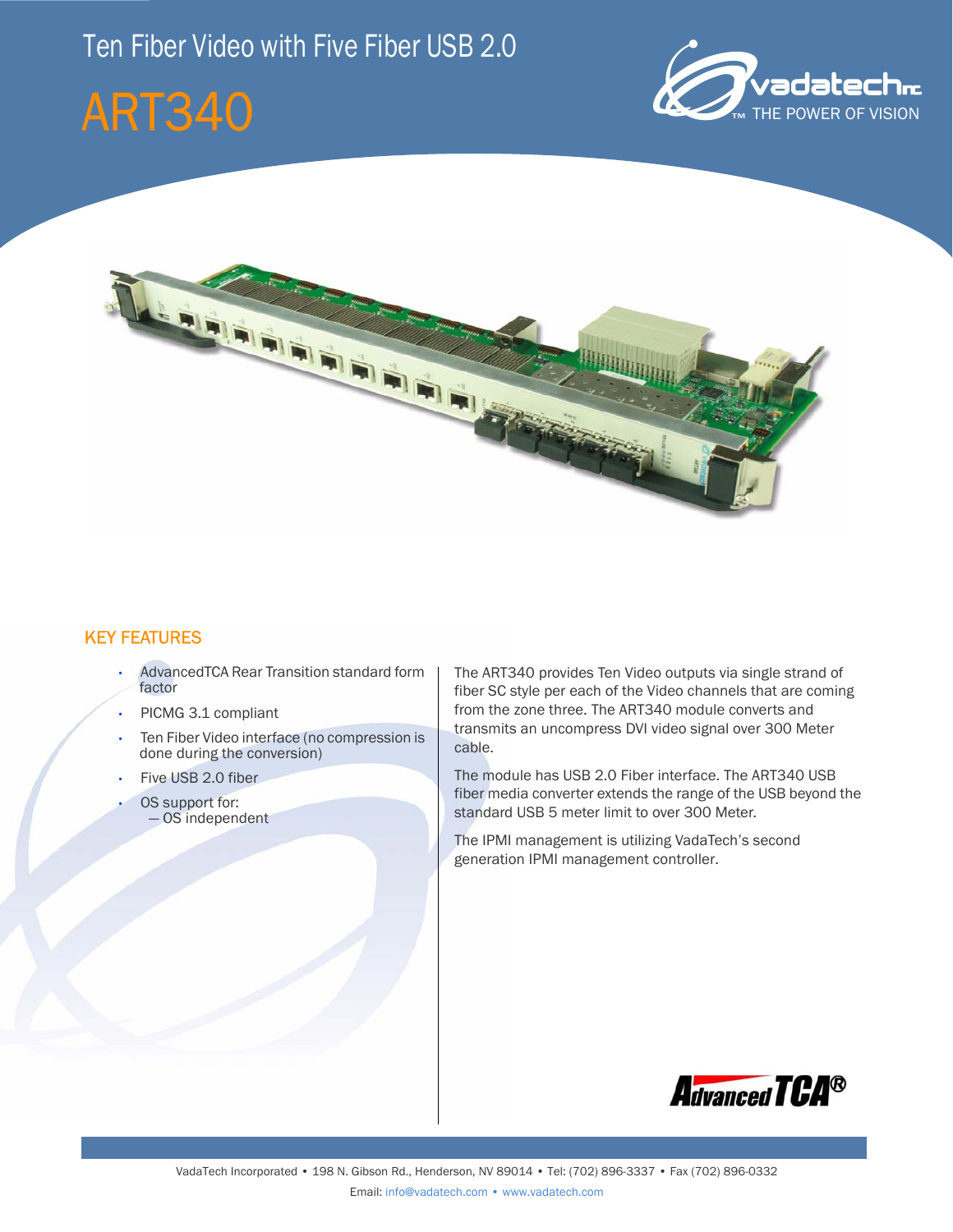## **SPECIFICATIONS**

| Architecture                |                                                                                                                     |                                                                                                                                                                                                                                |
|-----------------------------|---------------------------------------------------------------------------------------------------------------------|--------------------------------------------------------------------------------------------------------------------------------------------------------------------------------------------------------------------------------|
| Physical                    | <b>Dimensions</b>                                                                                                   | Width: 12.687in. (322.25 mm)                                                                                                                                                                                                   |
|                             |                                                                                                                     | Depth: 3.701 in. (94.00 mm)                                                                                                                                                                                                    |
| <b>Type</b>                 | <b>ATCA Graphic</b>                                                                                                 | Quad HDMI/DVI with USB 2.0                                                                                                                                                                                                     |
| <b>Standards</b>            |                                                                                                                     |                                                                                                                                                                                                                                |
| <b>PICMG</b>                | <b>ATCA</b>                                                                                                         | PICMG 3.0 R2.0                                                                                                                                                                                                                 |
| <b>Module Management</b>    | <b>IPMI</b>                                                                                                         | <b>IPMI Version 2.0</b>                                                                                                                                                                                                        |
| Configuration               |                                                                                                                     |                                                                                                                                                                                                                                |
| Power                       | <b>ART340</b>                                                                                                       | <b>20W</b>                                                                                                                                                                                                                     |
|                             | Temperature                                                                                                         | Operating Temperature: 0° to 65° C (Air flow requirement is to be greater than 100 LFM)                                                                                                                                        |
|                             |                                                                                                                     | Storage Temperature: -40° to +90° C                                                                                                                                                                                            |
| Environmental               | Vibration                                                                                                           | 1G. 5-500Hz each axis                                                                                                                                                                                                          |
|                             | <b>Shock</b>                                                                                                        | 30Gs each axis                                                                                                                                                                                                                 |
|                             | <b>Relative Humidity</b>                                                                                            | 5 to 95 percent, non-condensing                                                                                                                                                                                                |
| <b>Front Panel</b>          | <b>Interface Connectors</b>                                                                                         | Ten Video single strand SC style                                                                                                                                                                                               |
|                             |                                                                                                                     | Five SFP for the USB Fiber                                                                                                                                                                                                     |
|                             |                                                                                                                     | Micro USB for RS-232 Port                                                                                                                                                                                                      |
|                             | <b>LEDs</b>                                                                                                         | <b>IPMI Management Control</b>                                                                                                                                                                                                 |
|                             | Mechanical                                                                                                          | Hot Swap Ejector Handle                                                                                                                                                                                                        |
| <b>Software Support</b>     | <b>Operating Systems</b>                                                                                            | Independent                                                                                                                                                                                                                    |
| Other                       |                                                                                                                     |                                                                                                                                                                                                                                |
| <b>MTBF</b>                 | MIL Handbook 217-F > TBD Hrs.                                                                                       |                                                                                                                                                                                                                                |
| <b>Certifications</b>       | Designed to meet FCC, CE and UL certifications where applicable                                                     |                                                                                                                                                                                                                                |
| <b>Standards</b>            | VadaTech is certified to both the ISO9001:2000 and AS9100B:2004 standards                                           |                                                                                                                                                                                                                                |
| Compliance                  | RoHS and NEBS                                                                                                       |                                                                                                                                                                                                                                |
| Warranty                    | Two (2) years.                                                                                                      |                                                                                                                                                                                                                                |
|                             | The VadaTech logo is a registered trademark of VadaTech, Inc. Other registered trademarks are the property of their |                                                                                                                                                                                                                                |
| <b>Trademarks and Logos</b> |                                                                                                                     | respective owners. AdvancedMC <sup>TM</sup> and the AdvancedTCA <sup>TM</sup> logo are trademarks of the PCI Industrial Computers<br>Manufacturers Group. All rights reserved. Specification subject to change without notice. |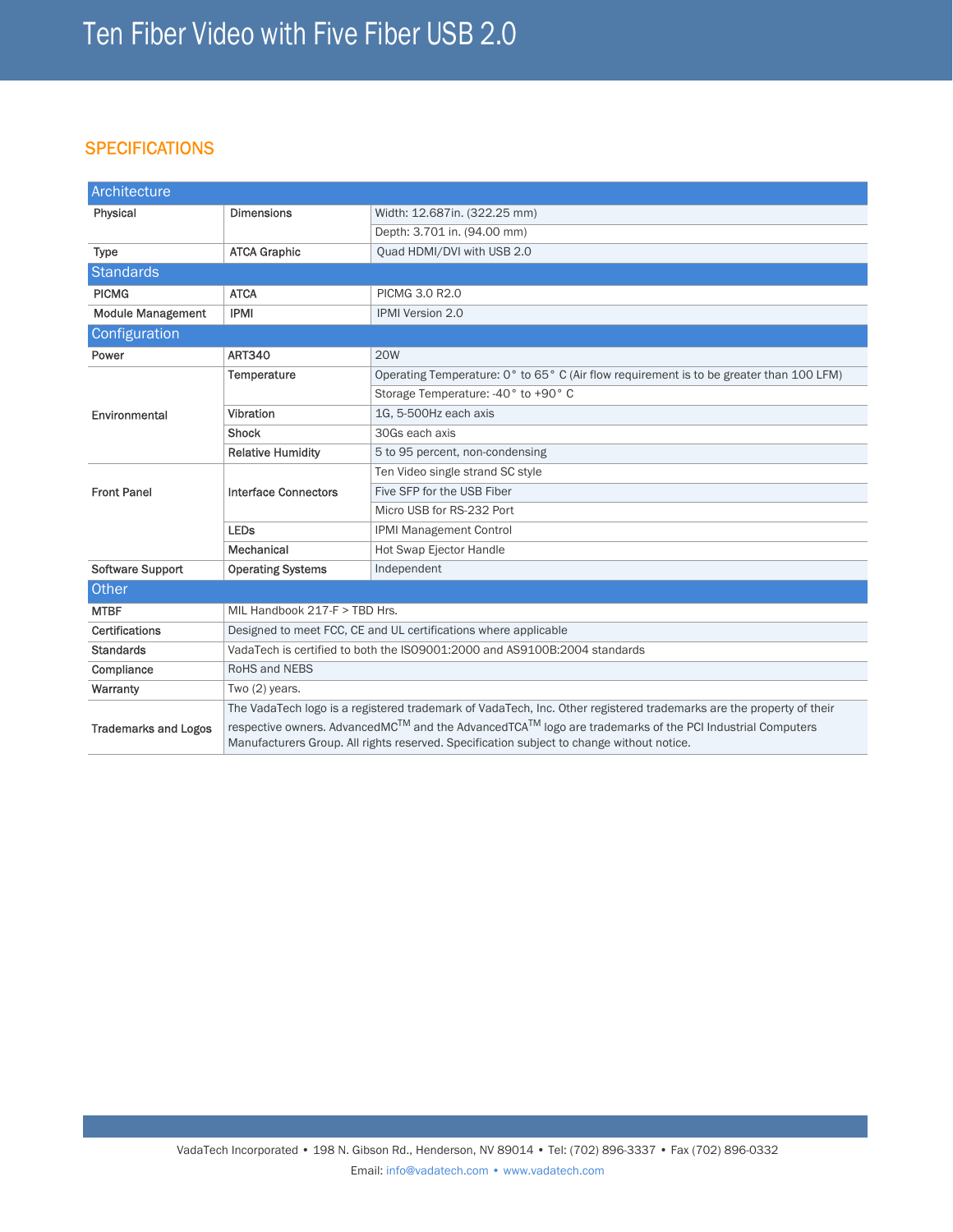# Ten Fiber Video with Five Fiber USB 2.0



FIGURE 1. ART340 Functional Block Diagram